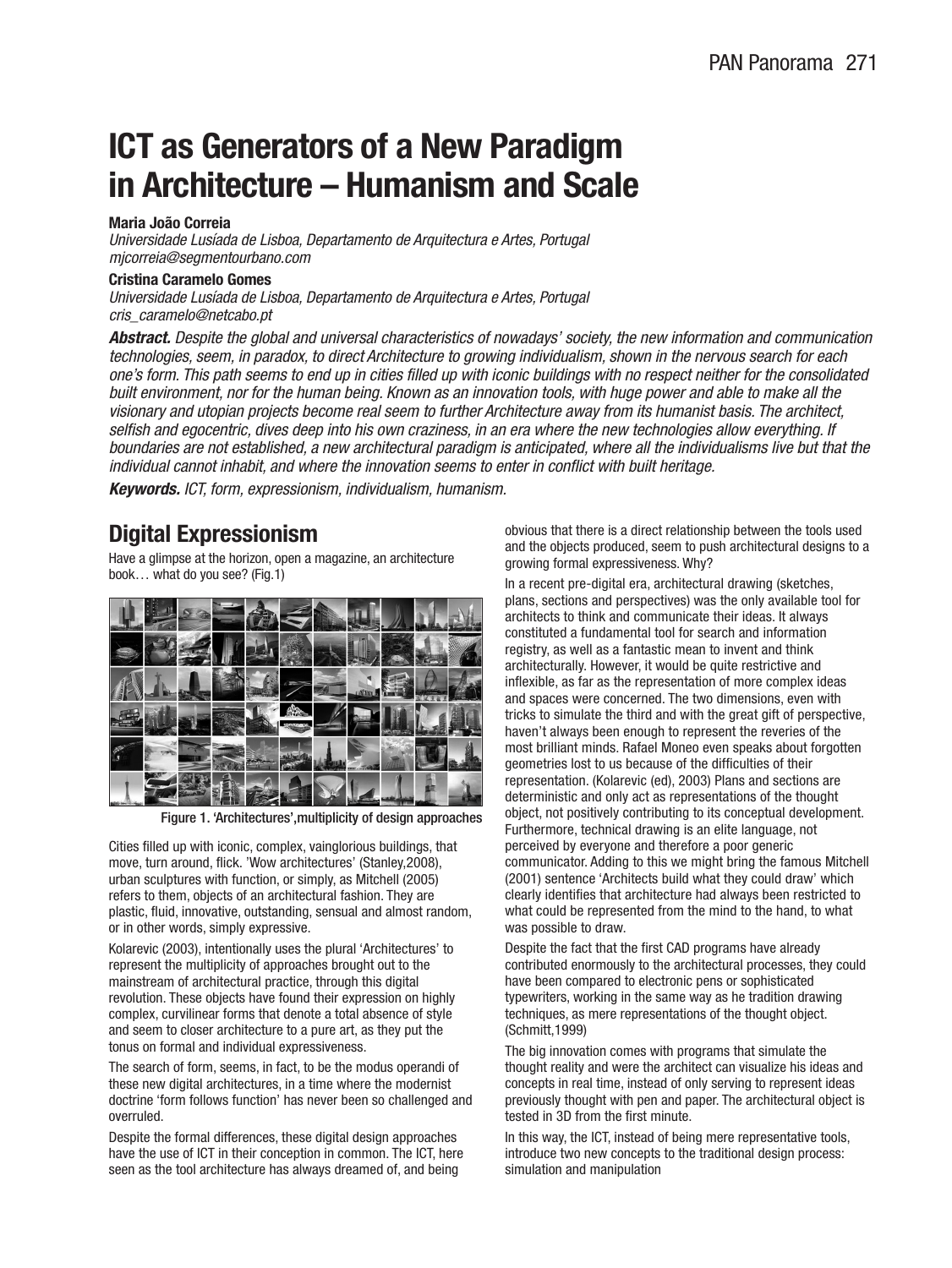# **SIGraDi 2009 sp**

Simulation here understood as the act of representing an idea, a space, a volume, or an object on a computational surface, where it will be seen, in three dimensions, by the designer, the client or the user. Almost like a real model, but without the scale issue, since a real scale physical model would be needed to simulate the actual space.

The ICT's three dimensional models also introduce the concept of interactivity between the designer and his idea. Therefore, they are no longer a mere representational tool but actually a part of the design process, through which the designer can see, feel, and live his idealized space in the computer screen.

The manipulation is just the next step of this real time simulation. This concept comes with the transformative capacities of the ICT and the computer, that allow designers to change, model and alter the architectural objects according to their formal judgments towards the visualization their percepting. All the transformations made, can as well be acknowledged in real time, giving the designer a greater control towards his ideas, only stopping when the object works like he wants it to.

In this sense, there is a shift from a linear process where the spaces are merely represented and can only be experienced after they are built; to a cyclic process where the designer lives the space interactively and models it consecutively according to his ideas. Instead of only being possible to experience a determined space after it is built, the designer automatically inhabits his projected reality through the screen.

Despite being visual and representative tools, the ICT are, at the same time, truly transformative tools that invoke the constant experimentalism in architecture. As well as responding to the problems in representation left by the traditional design techniques, where designers had sometimes to use unusual modes of representation (paintings, collages, photomontages, trompe l'oeil, etc) to visualize and validate their ideas, the ICT allow an enormous and endless range of rapid transformations. Their flexibility allows the representation and simulation of the most complex forms and shapes as well as the constant conceptual innovation.

Thus, and through the cyclic process they enable, the ICT can, in fact, act as catalysts of new ideas (which would be of very hard attainment if the traditional processes were used) and be held responsible for the nowadays architectural expressionist panorama.

Their transformative capacities allow a break towards all the previous limitations, being that, for the first time, we are supplied with a tool that permits all the representations, simulations and manipulations. Designers can today visualize their reveries and the sentence 'what if?' becomes a constant in the design process.

Ideas generate ideas, and the mere graphic representation of architectural objects, associated with traditional design techniques, becomes a fallacy.

To sum up, architecture has today at its disposal, the tool that enhances the arousal of new ideas, that enables the overcome of all the established boundaries and that seems to open a new world to architectural design. Architects are no longer restricted to what they can draw, to what they can think, to what they can visualize only with their masterminds or to what they can build, since the construction technologies have accompanied these evolution of design and thought. It is now possible, for the first time, to question everything and to ignore all the previous conventions associated with the traditional modus operandi of architecture. The architectural concepts evolve through constant interpretations and manipulations made by the architect or technician, on the computer screen. The constant visualization of

the made transformations activates creativity and allows the architectural object to surpass itself constantly, based on the original concept and on the aesthetic decisions made by the architect. 'A "self-reflexive" discourse in which graphics actively shape the designers' thinking process'. (Kolarevic,(Ed),2003)

From these constant manipulations and creative inputs, it might be the case where ICT even generate "alone" random and unexpected forms, to be then judged by the designers' perceptual and cognitive abilities. The unpredictable and unexpected is today allowed by ICT's generative capacities. Moreover, it is admitted and intentionally sought out as a way to poetic invention.

This experimentalist and 'speculative' path seems to bring up a new form of architectural thought that ignores all the constraints and previous conventions, in favor of constant conceptual innovation. The constant conceptual innovation seems to be translated in formal, expressive, fluid spatiality. (Kolarevic,(Ed),2003)

### **'Siteless' and 'Humanless'?**

Architecture was in time reflected in equations like 'firmitas,utilitas,venustas', 'form follows function' or 'program plus site equals form'.

Today, and as previously exposed, these tendencies are completely inverted, being manipulated by the ICT and thrived by constant individualism and aesthetization through the constant experimentalism in the quest for form.

Blanciak (2008), in his book "1001 building forms" rises the scary question: ' What would happen if architects liberated their minds from the constraints of site, program and budget?'

The answer is more lurid than the question. One hundred and fifteen pages filled up with shapes, for buildings. As if nothing mattered, the shapes come upon, page after page, round, sharp, concave, convex, curvilinear, perforated, with neither idea nor context, with neither program nor function. It is appalling to think that you open a book, pick a shape, put a function on it, and voilá! architecture. (Fig.2)



Figure 2. 'Siteless' and 'humanless' shapes for buildings

Even more appalling for this book to be called the first manifesto of XXI century architecture.

Excluding the radicalism of what Blanciak (2008) defends, as well as the reduction he makes of what architecture is, these pages clearly reflect the importance of form, its randomness and its individualism, brought up by ICT's architectural evolution of thought. They clearly portrait the architectures for the sake of form.

Today, everything is reduced to formal expressiveness in a constant quest for originality that marks the death of the universalism present on the modernist principles.